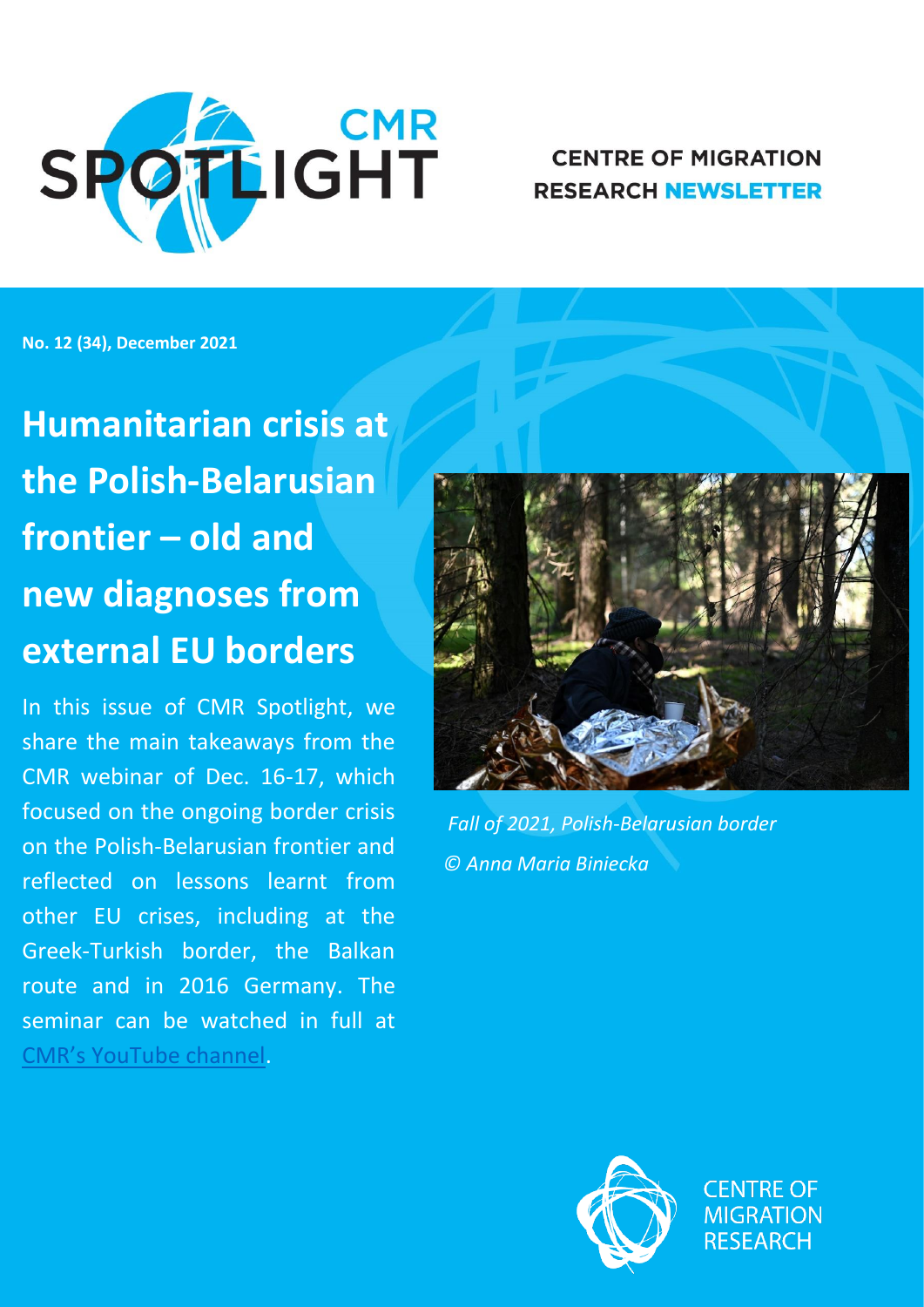

# **Humanitarian crisis at the Polish-Belarusian frontier ─ old and new diagnoses from external EU borders The main takeaways from the two-part CMR webinar**

**Kamila Fiałkowska, Karolina Łukasiewicz, Agnieszka Radziwinowiczówna**

#### **The CMR Webinar, December 2021**

Since the summer of 2021 the situation at the Polish-Belarusian border has been in the spotlight of the local, EU and international observers, politicians, activists, journalists and researchers. Polish regulations prohibit the presence of media and activists in the border zone. The death toll of this crisis increases with the use of [pushbacks](https://ecre.org/eu-eastern-borders-deadly-border-stand-off-claims-more-than-20-lives-syrians-appeal-for-protection-iraqis-face-few-opportunities-back-home-lithuania-offers-cash-for-returns-green-light-goes-europ/) by state authorities and freezing temperatures in the primordial Polish forest. The situation in Poland reminds crises on the Southern borders of the EU, where pushbacks have been in use and the term "hybrid war" has been applied to justify border militarisation and criminalisation of people seeking international protection. At the same time, the situation in Poland contrasts with Germany's response to the 2015 crisis, when asylum cases have been lawfully processed.

In order to discuss this crisis and to learn from other crises, on December 16 and 17 of 2021, the CMR organized a two-day webinar entitled [HUMANITARIAN CRISIS](http://www.migracje.uw.edu.pl/wydarzenia/humanitarian-crisis-at-the-polish-belarusian-frontier-old-and-new-diagnoses-from-external-eu-borders/)  AT THE POLISH-BELARUSIAN FRONTIER. [OLD AND NEW DIAGNOSES FROM](http://www.migracje.uw.edu.pl/wydarzenia/humanitarian-crisis-at-the-polish-belarusian-frontier-old-and-new-diagnoses-from-external-eu-borders/)  [EXTERNAL EU BORDERS.](http://www.migracje.uw.edu.pl/wydarzenia/humanitarian-crisis-at-the-polish-belarusian-frontier-old-and-new-diagnoses-from-external-eu-borders/) The webinar attracted great attention from international and Polish viewers. Over 100 people participated in the first part of the event, and over 60 in the second.

The CMR webinar focused on the ongoing border crisis on the Polish-Belarusian frontier and reflected on lessons learnt from other EU crises, including at the Greek-Turkish border, the Balkan route and in 2016 Germany. The discussion aimed at improving understanding of the tools used to manage the past and present humanitarian crises by the EU and state actors. Building on the perspective of Greece and Balkan countries (pushbacks, reception of asylum seekers), Turkey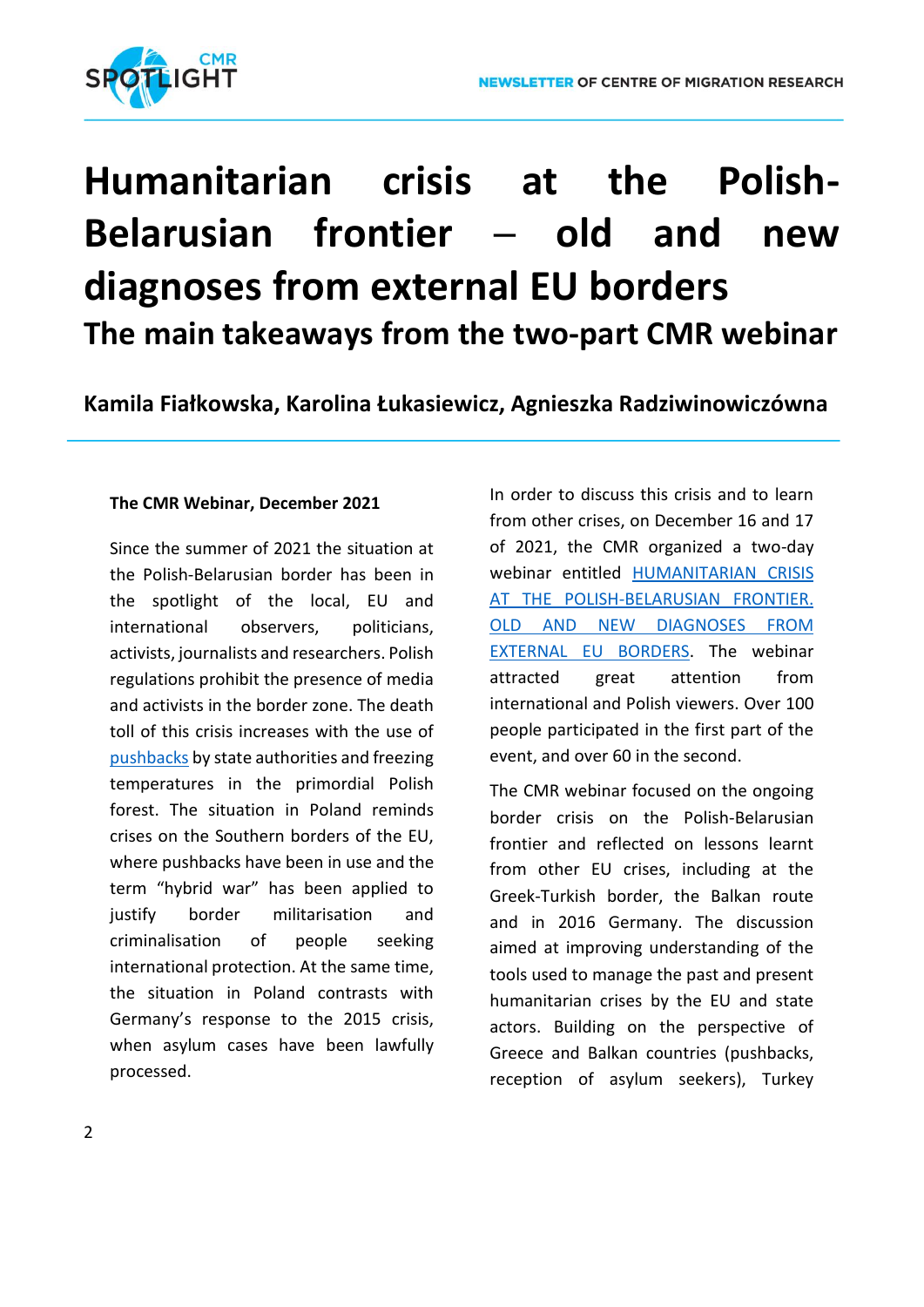(transit country, reception), and Germany (reception context), the panellists explained how various tools operated on the ground and lessons learnt from them to manage the ongoing and forthcoming crises.

**"A border ping-pong" - pushback policies and human rights violations during the Polish, Greek and Balkan border crises** 

During the first day of the CMR Webinar, a roundtable gathered speakers with firsthand experience of documenting human rights violations on the external borders of the European Union. Witold Klaus and Marta Górczyńska from the Border Group talked the participants through the situation on the Polish-Belarusian border. The roundtable served to exchange the experience with researchers documenting border violence on the Greece-Turkey border and along the Balkan route: Evgenia Kouniaki and Eleni Takou from Human [Rights 360](https://www.humanrights360.org/) and Chloe Powers from the Border Violence [Monitoring Network.](https://www.borderviolence.eu/) During this roundtable, key points of two recently-published reports were discussed: *[Humanitarian Crisis](https://minorityrights.org/wp-content/uploads/2021/12/gg_-Report-english-sources-incomplete.pdf)* [on the Polish-](https://minorityrights.org/wp-content/uploads/2021/12/gg_-Report-english-sources-incomplete.pdf)[Belarusian Border](https://minorityrights.org/wp-content/uploads/2021/12/gg_-Report-english-sources-incomplete.pdf) by the Border Group and *[The doctrine of the 'instrumentalization' of](https://www.humanrights360.org/wp-content/uploads/2021/11/Evros_en.pdf)  [refugees. The borders of Evros in the era of](https://www.humanrights360.org/wp-content/uploads/2021/11/Evros_en.pdf)  [the securitization of borders](https://www.humanrights360.org/wp-content/uploads/2021/11/Evros_en.pdf)* by [ΗumanRights360](https://www.humanrights360.org/).

In the spring of 2021, amid the ongoing Covid-19 crisis, the EU countries witnessed yet another crisis. It slowly unveiled itself in Lithuania and Latvia to enter the full light after a group of asylum-seeking people were stopped for weeks in the village of Usnarz Górny in Poland. Marta Górczyńska and Witold Klaus, both human rights lawyers involved in the humanitarian crisis as members of the Border Group explained how the crisis escalated, what could have been done differently, what violations of international and national law regarding human rights and asylum they observed. They described the violence experienced not only by people seeking humanitarian help but also those who came with humanitarian aid, both local activists and those who came to Poland's eastern border from all over the country.

Based on what was publicly admitted by Lukashenko, the arrival of thousands of people at the Polish-Belarusian border was facilitated by the Belarusian president in response to the EU-imposed sanctions after the rigged elections. Soon, the migrants' arrival became a profitable business for [Belarusian authorities.](https://vsquare.org/see-minsk-and-die-how-belarusian-firms-smuggle-refugees/) In response, the Polish government in August and October of 2021 introduced new legislations attempting to legalise the practice of pushbacks. Yet, this did not spark controversy on the EU level. On the contrary, by the end of November of 2021, Ursula von der Leyen explained to the European Parliament "[it has always been](https://ec.europa.eu/commission/presscorner/detail/en/speech_21_6249)  [our position to support our Member States](https://ec.europa.eu/commission/presscorner/detail/en/speech_21_6249)  [that are on the front line, whether it be in](https://ec.europa.eu/commission/presscorner/detail/en/speech_21_6249)  [the East or to the South, because we must](https://ec.europa.eu/commission/presscorner/detail/en/speech_21_6249)  [act together to protect our European](https://ec.europa.eu/commission/presscorner/detail/en/speech_21_6249)  [borders''.](https://ec.europa.eu/commission/presscorner/detail/en/speech_21_6249) Violence against unarmed people, separation of families at the border, rising numbers of people lost and dead in the deep forests, and criminalisation of humanitarian aid is what protecting the Eastern EU border means on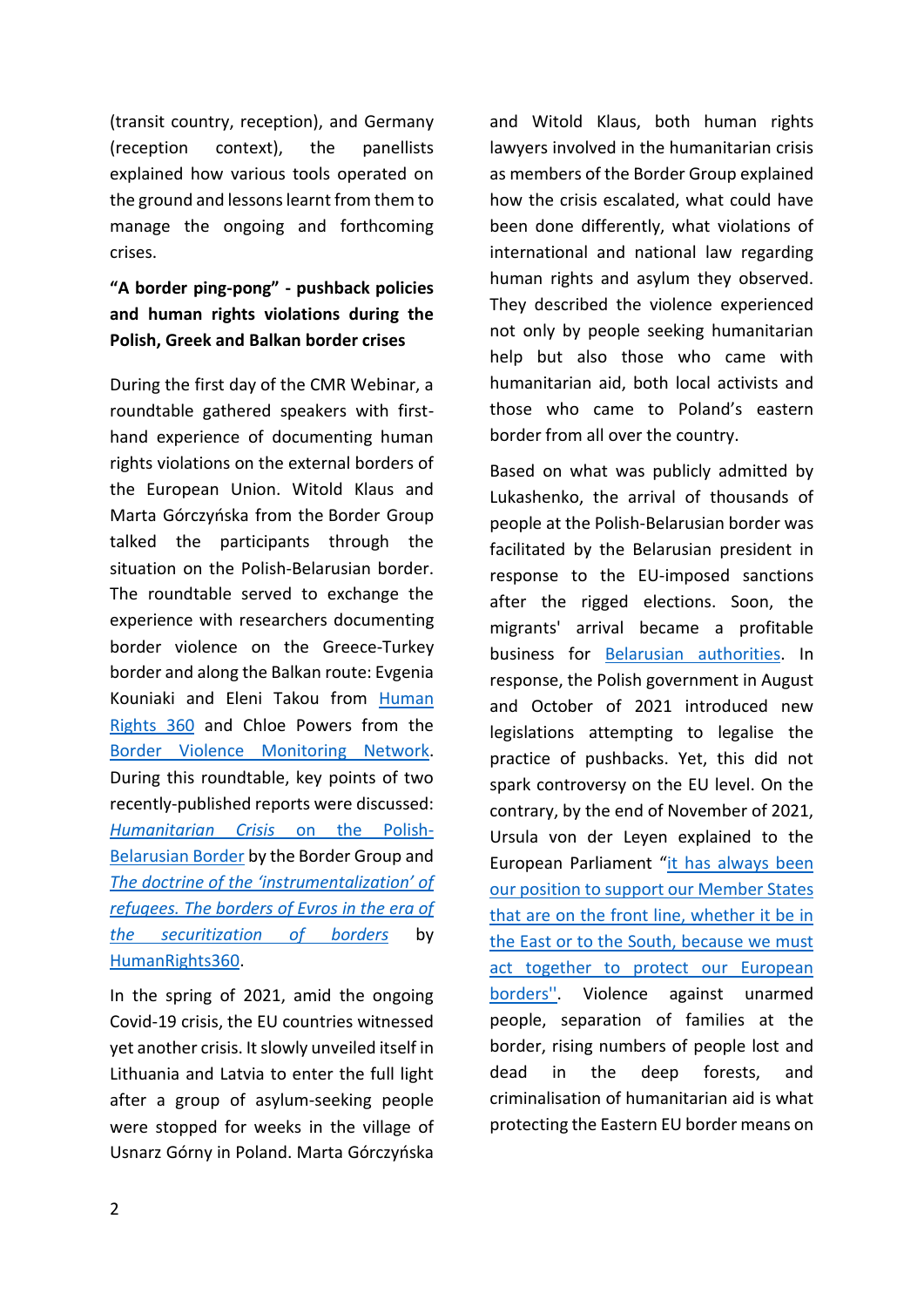the ground. Evidence of it was discussed by Witold Klaus and Marta Górczyńska.

Panellists stressed that it is not only a question of people seeking help and asylum, but also of who the people seeking help and asylum are. The panellists reminded us that during the last two years, the Polish administration processed over two thousand asylum cases from activists and oppositionists originating from Belarus. Eventually, many received some form of international protection in Poland. That way, Poland demonstrated its support for political change in Belarus, and admitted that the country is not a safe one. Yet, when several thousand asylum seekers from the Middle and Far East were brought in by the very same Belarusian regime and requested help at Poland's border, the Polish government responded differently. A "hybrid war" was proclaimed and that way, Polish authorities freed themselves from applying refugee protection instruments. A racialized logic and political interests calculated to gain popular support played their part in this "border [spectac](https://www.tandfonline.com/doi/full/10.1080/01419870.2013.783710)le". Once again, forced migration and migration policies become politically instrumentalized.

Pushbacks, which became a common practice at the Polish-Belarusian border – as explained by the panellists – have been commonly used in Greece and are widely documented on the so-called Balkan route since 2015. As pointed out by Chloe Powers, experiencing several pushbacks on the Balkan Route and being stuck made many choose the new, eastern route, considered safer and passable. In fact, according to Eleni Takou, the pushbacks have become a modus operandi on the Greece-Turkey border. As Eleni explained, they have been used for years, they have had well defined steps, and have been done discreetly in a militarised zone on the Evros river. Similarly to the Polish-Belarusian border, access to the border area at Evros river is strictly limited.

Panellists spoke about the pushbacks being increasingly difficult to document, as the asylum seekers have no right to appeal, they usually receive no decision about their removal from the EU territory, and there are no other records of their presence in the EU. Additionally, pushbacks usually happen in places where civilians and the media have no access. Consequently, documenting the events relies on the memory of the handful of people who managed their way through the border; and on the use of modern technologies such as satellite images, maps, videos, [photographs of the terrain, reconstruction](https://www.youtube.com/watch?v=HniowJI7P7k&t=194s&ab_channel=ForensicArchitecture)  [of the weather conditions or vehicles used](https://www.youtube.com/watch?v=HniowJI7P7k&t=194s&ab_channel=ForensicArchitecture)  [for transportation.](https://www.youtube.com/watch?v=HniowJI7P7k&t=194s&ab_channel=ForensicArchitecture) Corroborating these testimonies helps to get as full a picture of an incident as possible.

The roundtable discussion allowed to draw similarities in the narratives used by the Greek and Polish government to legitimize human rights violations. The term "hybrid war" was also used in Greece to portray asylum seekers crossing the Greek border as a threat in the hybrid war between Greece and Turkey.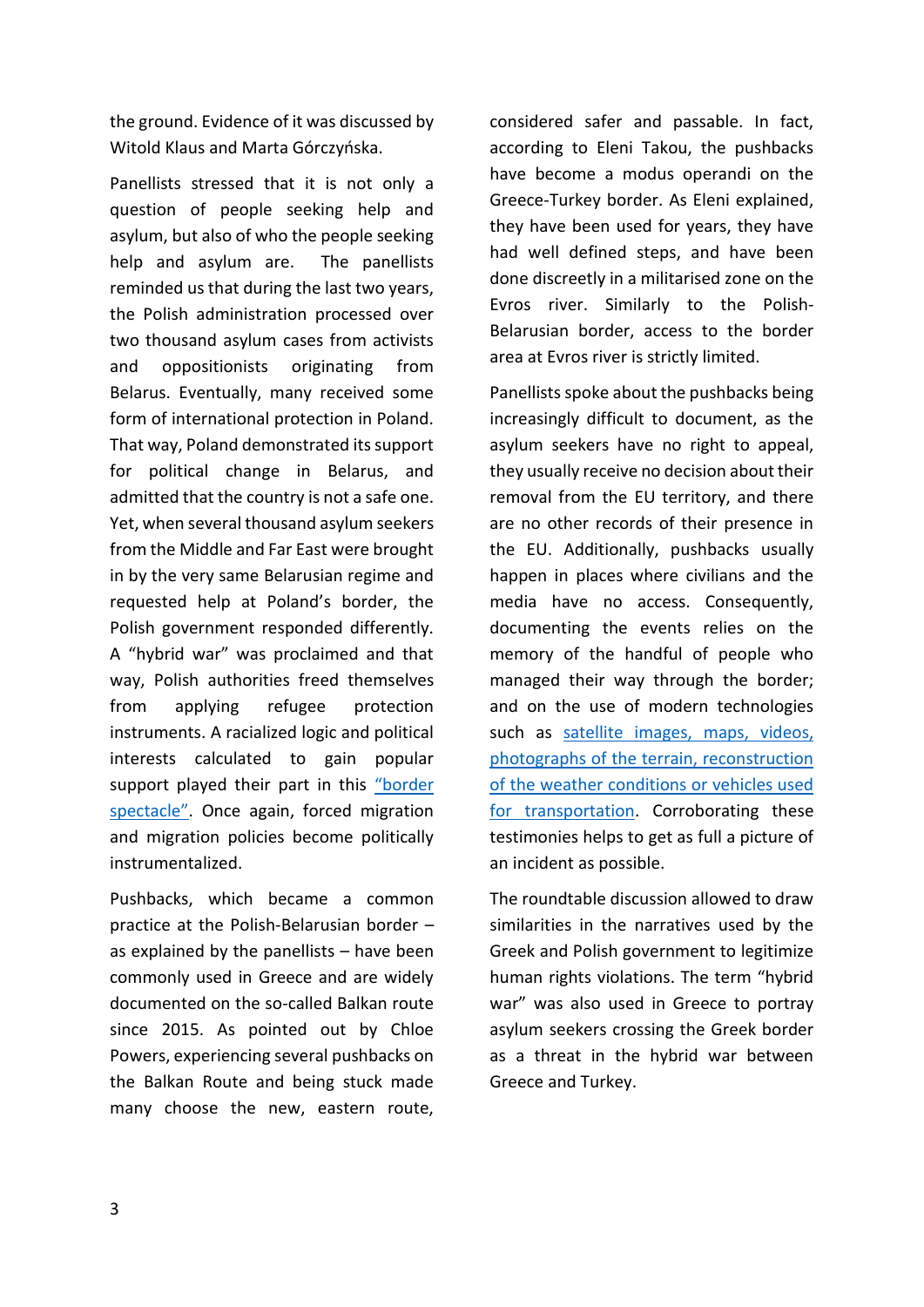# **Migration governance on the ground. Lessons learnt from the past and ongoing crises**

During the second day of the CMR Webinar, a roundtable gathered scholars engaged in a project funded through Horizon 2020, "[RESPOND. Multi-level](https://respondmigration.com/)  [governance of mass migration in Europe](https://respondmigration.com/)  [and beyond](https://respondmigration.com/)": Bernd Kasparek, Electra Petracou, Ela Gökalp Aras and Karolina Sobczak-Szelc. The panellists discussed the asylum reception in Germany and Poland and responses to the crisis on the Greek-Turkish border.

Bernd Kasparek advised caution in comparing the current humanitarian crisis at the Polish-Belarusian border with the German case. Unlike with the Polish case, Germany in 2015 was faced with the arrival of millions of forced migrants through the internal EU borders, and the newcomers wished to settle in the country. [Overall, far](https://frontex.europa.eu/we-know/migratory-map/)  [fewer people arrived at the Polish-](https://frontex.europa.eu/we-know/migratory-map/)[Belarusian](https://frontex.europa.eu/we-know/migratory-map/) border and with the frequent intention of crossing to other EU states. Yet, while the Polish government responded by expelling people back to the Belarusian side of the border, Germany began processing the cases of those who reached the country. German federal police opened reception centres at the border to facilitate arrivals, and welcomed migrants across the country not to overwhelm the system with processing cases in particular locations. This is how we can prevent creating a humanitarian crisis. [Until January](https://www.infomigrants.net/en/post/37559/11000-migrants-reached-germany-in-2021-via-belarus-and-poland) [2022, over 11,000 people had](https://www.infomigrants.net/en/post/37559/11000-migrants-reached-germany-in-2021-via-belarus-and-poland)  [arrived through Poland to Germany \(some](https://www.infomigrants.net/en/post/37559/11000-migrants-reached-germany-in-2021-via-belarus-and-poland)  [may have also crossed Latvia and](https://www.infomigrants.net/en/post/37559/11000-migrants-reached-germany-in-2021-via-belarus-and-poland)  [Lithuania\)](https://www.infomigrants.net/en/post/37559/11000-migrants-reached-germany-in-2021-via-belarus-and-poland).

Similarly to the German case, Greece's initial response to the people crossing the Greek border in large numbers in 2015 was framed in humanitarian language and included engaging other actors: solidarity groups, international organizations, grassroot movements. Over time, however, as the public administration were the main receiver of financial support from the EU, the narrative switched from a humanitarian crisis to a refugee problem in Europe.

Panellists highlighted the following lessons learnt from the German, Greek, Turkish and Polish past and present experiences:

- **A humanitarian crisis emerges when there is an attempt to block the movement of people**. Germany managed to avoid a crisis similar to the current one in Poland or Greece by not pushing back asylum seekers and lawfully processing the cases resulting from the 2015 [March of Hope.](http://moving-europe.org/march-of-hope-3/)
- Organizing mass **processing centres and hot spots generates legal uncertainty about the fairness of the asylum system.** The so-called German '[hangar](https://www.dw.com/en/berlin-to-stop-housing-refugees-in-tempelhof-hangars-in-theory/a-19415068)  [centres](https://www.dw.com/en/berlin-to-stop-housing-refugees-in-tempelhof-hangars-in-theory/a-19415068)', reminiscent of [Hot Spots,](https://www.mpg.de/15268542/asylum-facilities-that-violate-laws) initially accommodated asylum seekers in Germany. Because of their often remote locations and lack of access to legal assistance or civil society support, asylum seekers couldn't understand and follow through the asylum process. In addition, children didn't have proper access to education provided in these locations. Therefore, the new German [government](https://www.infomigrants.net/en/post/36766/new-german-government-to-introduce-sweeping-changes-to-migration-policy) will discontinue the 'hangar centres' policy.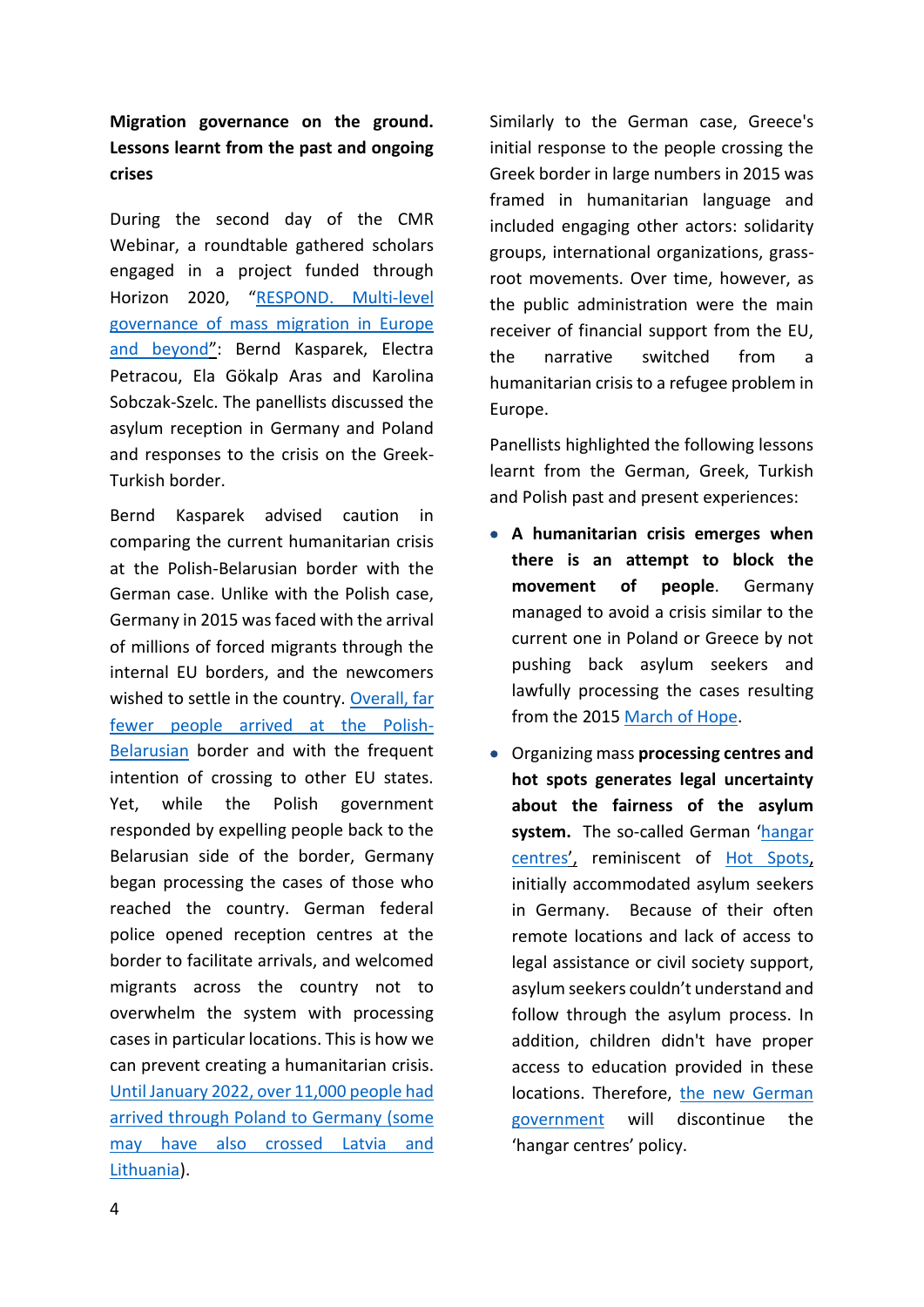- **[Fast tracking asylum cases](https://respondmigration.com/wp-blog/integration-policies-trends-problems-challenges-integrated-report-9-country-cases) contributes to the massive degradation in quality of the asylum process,** due to the inability to provide services such as appropriate translations, or bringing all the documents needed to corroborate the asylum case
- Efficient response to a border crisis requires the engagement of **different supporting actors** in the refugee protection regime, including NGOs
- **[Externalising EU policies](https://respondmigration.com/wp-blog/eu-externalisation-policy-migration-asylum-turkey-case-study)** to protect borders from asylum seekers fleeing war zones **is problematic due to power relations, internal politics in the target countries and their internal laws**
- **Poland has an [asylum system](https://respondmigration.com/wp-blog/refugee-integration-policies-practices-experiences-poland-country-report) capable of processing dozens of thousands of asylum claims**. We can use this existing system to solve the humanitarian crisis at the Polish-Belarusian border.
- Asylum reception policies and public discourse in Poland changed post-2015, with a new anti-refugee regime limiting funding to other actors involved in the regime (NGOs) and refusing processing asylum claims. **We can change the narrative again and use the existing infrastructure to process asylum cases** and support the integration process of refugees.

#### **Where we are and how to move forward**

Had we known what was going to happen at Polish-Belarusian border, could we have managed things differently? Based on the 2015 so-called "refugee crisis", and the EU's response to the increasing numbers of refugees at its borders – yes, we could have. Yet, according to the panellists, we found ourselves repeating the same mistakes or following the consistent set of policies already implemented by a growing number of EU member states.

Securitisation of the EU borders, a widespread use of violence, pushbacks and the externalization of EU migration policies, made people constantly seek other, safer passages to the EU. According to the panellists, this is what led people to the Polish-Belarusian border. The new map of borders arising from the so-called "refugee crisis" is marked by razor wire fences, border surveillance, detention and violations of human rights of people on the move. Therefore, civil society actors, selforganisation and solidarity with people in need become essential in all EU states, including Poland. It is imperative for representatives of NGOs, activists, journalists and researchers to cooperate in supporting people on the move and to highlighting the systemic state- and EUlevel policies that violate their rights.

**Readers are encouraged to listen to the CMR Webinar on the [CMR Youtube](https://www.youtube.com/channel/UC2m3P7FfJloxjnA5KKzHHgw/videos)  [channel.](https://www.youtube.com/channel/UC2m3P7FfJloxjnA5KKzHHgw/videos)**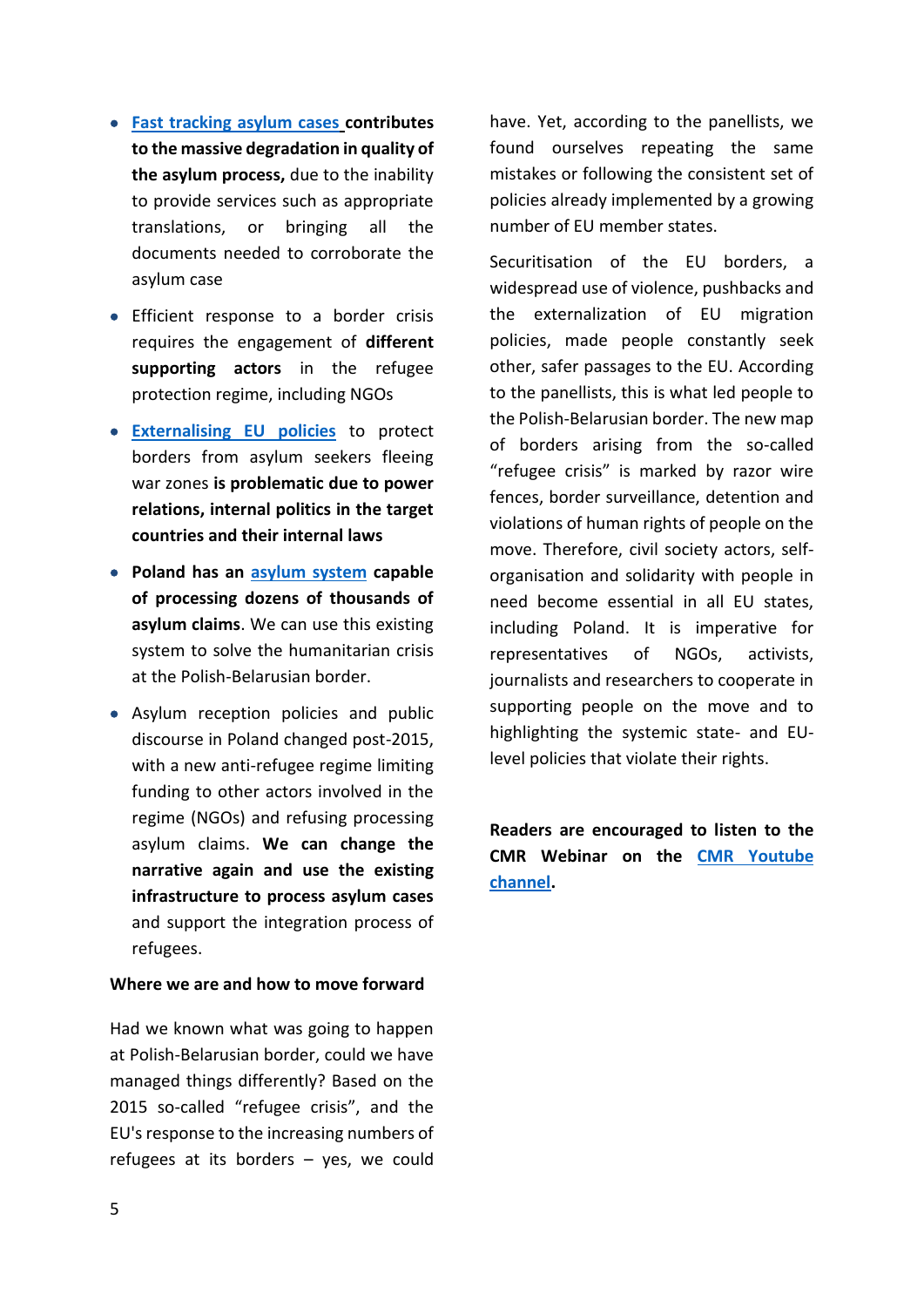### **PART I:**

**Witold Klaus** (Institute of Law Studies, Polish Academy of Sciences, CMR UW) – holds PhD in law, he is a professor at the Institute of Law Studies, Polish Academy of Sciences (head of the Department of Criminology and of the Migration Law Research Centre) and a research fellow in the Centre of Migration Research at the University of Warsaw; He is a lawyer, criminologist, migration researcher and activist - he was one of the founders and currently serves a Member of the Board for the Association for Legal Intervention (chairman between 2005 and 2019).

**Marta Górczyńska** (University of Warsaw, Helsinki Foundation for Human Rights) - human rights lawyer, migration researcher and PhD candidate in legal studies at the University of Warsaw. Specialising in the field of international and EU law on asylum and migration. Author and co-author of numerous publications and reports; coordinator of several research projects; team member and coordinator of monitoring missions to the borders and detention facilities for migrants. Academic focus: access to territory and asylum procedure.

**Eleni Takou** (Human Rights 360) - is cofounder and Deputy Director of the Greek NG[O HumanRights360.](https://www.humanrights360.org/) She has worked in the Advocacy and Programs sector of several NGOs. During 2015, she served as Chief of Staff of the Minister for Migration Policy in Greece. Prior to this, she coordinated the Racist Violence Recording Network, a coalition of CSOs under the auspices of the UNHCR Office in Greece and the Greek National Commission for Human Rights. She has also been a consultant on issues of statelessness for UNHCR Greece. Her work is focused on refugee protection, migration, hate crime, strategic communication and anti-racism advocacy. She is co-author of the book *[Persistent Myths about Migration in](https://rosalux.gr/el/publication/i-metanasteysi-stin-ellada)  [Greece](https://rosalux.gr/el/publication/i-metanasteysi-stin-ellada)* and co-editor of the book *[X Them Out](http://www.toposbooks.gr/contents/eng/books_details_eng.php?nid=631)  - [The Black Map of Racist Violence](http://www.toposbooks.gr/contents/eng/books_details_eng.php?nid=631)*.

**Evgenia Kouniaki** (Human Rights 360) is a Lawyer at HumanRights360. She focuses on monitoring and reporting cases of illegal practises at the European land borders of Evros, as well as hate crime across the country. She is a graduate of the Law School of the National and Kapodistrian University of Athens and of Social Anthropology of the Panteion University of Athens. She is currently enrolled in the Postgraduate Program in Social and Cultural Anthropology at Panteion University. She was also a member of the legal team of the civil litigation in the Golden Dawn's trial representing the Egyptian victims.

**Chloe Powers** (Border Violence Monitoring Network) is a researcher, activist, and visual artist based in Athens, Greece. She is a member of the Border Violence Monitoring Network, documenting violence against people-on-the-move in the Balkans and in Greece. Her research interests include borders and border securitization, prisons, and insurgent mobilities, citizenships, and city-making practises. Chloe has an academic background in anthropology and feminist studies, as well as five years of experience working with different research institutes or in "field" contexts in the eastern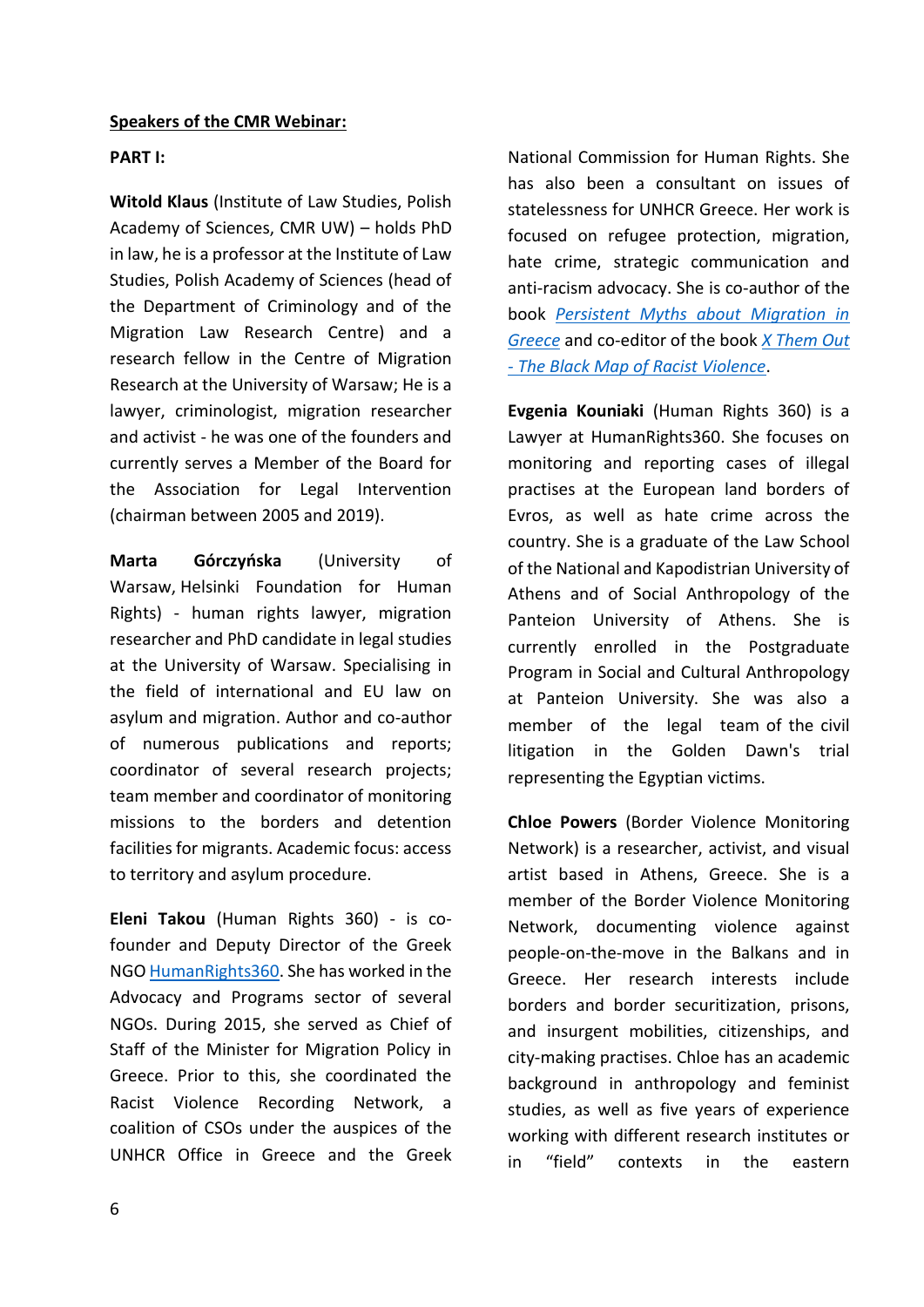Mediterranean (Egypt, Turkey, Greece). Aside from this, she is involved in self-organized mutual aid, feminist, and anti-eviction structures in Athens, Greece.

## **PART II:**

**Bernd Kasparek** is a cultural anthropologist focussing on border and migration studies and Europeanisation. He currently works as a post-Doc both at the Institute for European Ethnology and the Berlin Institute for Migration Research at Humboldt-University Berlin. He recently published his book "Europe as Border. An Ethnography of the Border Agency Frontex'', with Transcript in 2021. Previously, he was part of the RESPOND research project on multi-level governance of migration in Europe and beyond. He is a member of the network for critical migration and border regime studies (Kritnet) and member of the editorial board of the journal movements.

**Electra Petracou** (University of the Aegean) is an Associate Professor in Political Geography at [the Department of Geography,](https://geography.aegean.gr/ppl/index_en.php?content=0&bio=ipetr) and Codirector of the Population Movements Laboratory. Her main current areas of interest include migration theories, migration and politics at the national and European level, asylum, borders power, control policies and security, citizenship and participation, decision making and population movements. She has participated as a senior researcher and principal investigator in a number of projects related to asylum and migration issues and has collaborations with other academic institutions as well as international and European organizations and NGOs.

**Ela Gökalp Aras** (the Swedish Research Institute in Istanbul [\(SRII\)](https://www.srii.org/) is a Senior Research Fellow and has been a principal investigator of the [RESPOND Project.](https://respondmigration.com/wp-blog/comparative-report-on-respond-research) Her research is focused on migration and refugee policies (in particular the EU and Turkish asylum and immigration policies), international migration (irregular and transit) and asylum regimes, border management, citizenship, and security (in particular human security). Her recent publications include [Turkey's](https://www.uidergisi.com.tr/uploads/yazilar/5732-68-6-pdf.pdf)  [Response to Syrian Mass Migration: A](https://www.uidergisi.com.tr/uploads/yazilar/5732-68-6-pdf.pdf)  [Neoclassical Realist Analysis,](https://www.uidergisi.com.tr/uploads/yazilar/5732-68-6-pdf.pdf) and [The](https://respondmigration.com/wp-blog/eu-externalisation-policy-migration-asylum-turkey-case-study)  [European Union's Externalisation Policy in](https://respondmigration.com/wp-blog/eu-externalisation-policy-migration-asylum-turkey-case-study)  [the Field of Migration and Asylum: Turkey as](https://respondmigration.com/wp-blog/eu-externalisation-policy-migration-asylum-turkey-case-study)  [a Case Study.](https://respondmigration.com/wp-blog/eu-externalisation-policy-migration-asylum-turkey-case-study)

**Karolina Sobczak-Szelc** (University of Warsaw) is an Assistant Professor in the Centre of Migration Research. Karolina's research interests include forced migration studies; integration of forced migrants, especially from the MENA region; environmental migrations; adaptation strategies to environmental changes and limitations;. She is a leading researcher in a Polish component of the HORIZON 2020 RESPOND project that investigates the governance of recent mass migration and its implications for the EU, its member states and third countries. She is also a PI on a project "[A multi-directional analysis of](http://www.migracje.uw.edu.pl/projects/a-multi-directional-analysis-of-refugee-idp-camp-areas-based-on-hr-vhr-satellite-data/)  [refugee/IDP camp areas based on HR/VHR](http://www.migracje.uw.edu.pl/projects/a-multi-directional-analysis-of-refugee-idp-camp-areas-based-on-hr-vhr-satellite-data/)  [satellite data](http://www.migracje.uw.edu.pl/projects/a-multi-directional-analysis-of-refugee-idp-camp-areas-based-on-hr-vhr-satellite-data/)". Her recent publications include Integration of Asylum Seekers and Refugees in Poland: Policies and Practices.